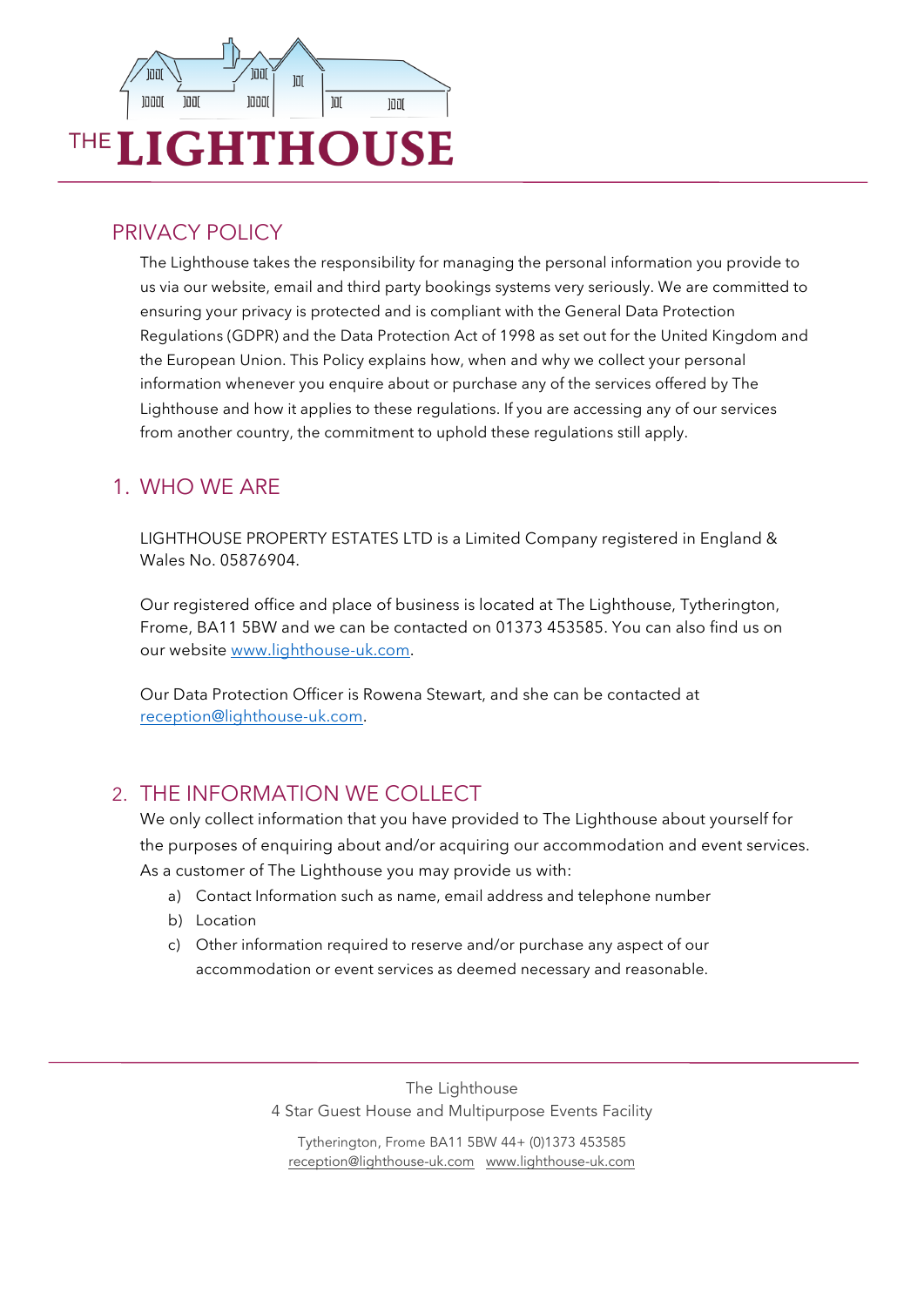To process your information for the purposes described in this policy, we rely on the following legal basis:

- Performance of a contract. The storage of your information may be necessary to perform the contract that you have with The Lighthouse in relation to the purchases you may make.
- Legitimate Interests. We may use your information for our legitimate interests such as for administrative, fraud detection and legal purposes.

# 3. COMPLIANCE WITH DATA PROTECTION LAWS

We will only disclose your personal information without your consent where required to do so by law or subpoena or if we believe that such action is necessary to comply with the law or the reasonable requests of law enforcement agencies in line with current legislation.

## 4. HOW WE USE THE INFORMATION YOU PROVIDE

Generally we will gather the information you provide us with to enable us to process your reservation or book an event.

In respect of the website, we may also use anonymous IP address information as part of our website analytics (Google Analytics, Booking.com Analytics and Trip Advisor Analytics) however this information is not traceable to an individual. The purpose in collecting this information is to better understand how you use our website.

Our company website is hosted on the Weebly.com platform. Weebly.com provides us with the online platform that allows us to manage our services to you. Your data may be stored through Weebly.com's data storage, databases and the general Weebly.com applications. They store your data on secure servers behind a firewall.

We may use the information provided to us for:

- 1. Internal analytics and Service Improvements
- 2. Sending periodic Newsletters with information about The Lighthouse and its services that you consented to receive
- 3. Internal record keeping

# 4. JOINT CONTROLLERS

In the context of providing booking software to our customers to facilitate online bookings, The Lighthouse together with the software provider, Free to Book, will together operate as joint data controllers for the processing of your personal data.

> The Lighthouse 4 Star Guest House and Multipurpose Events Facility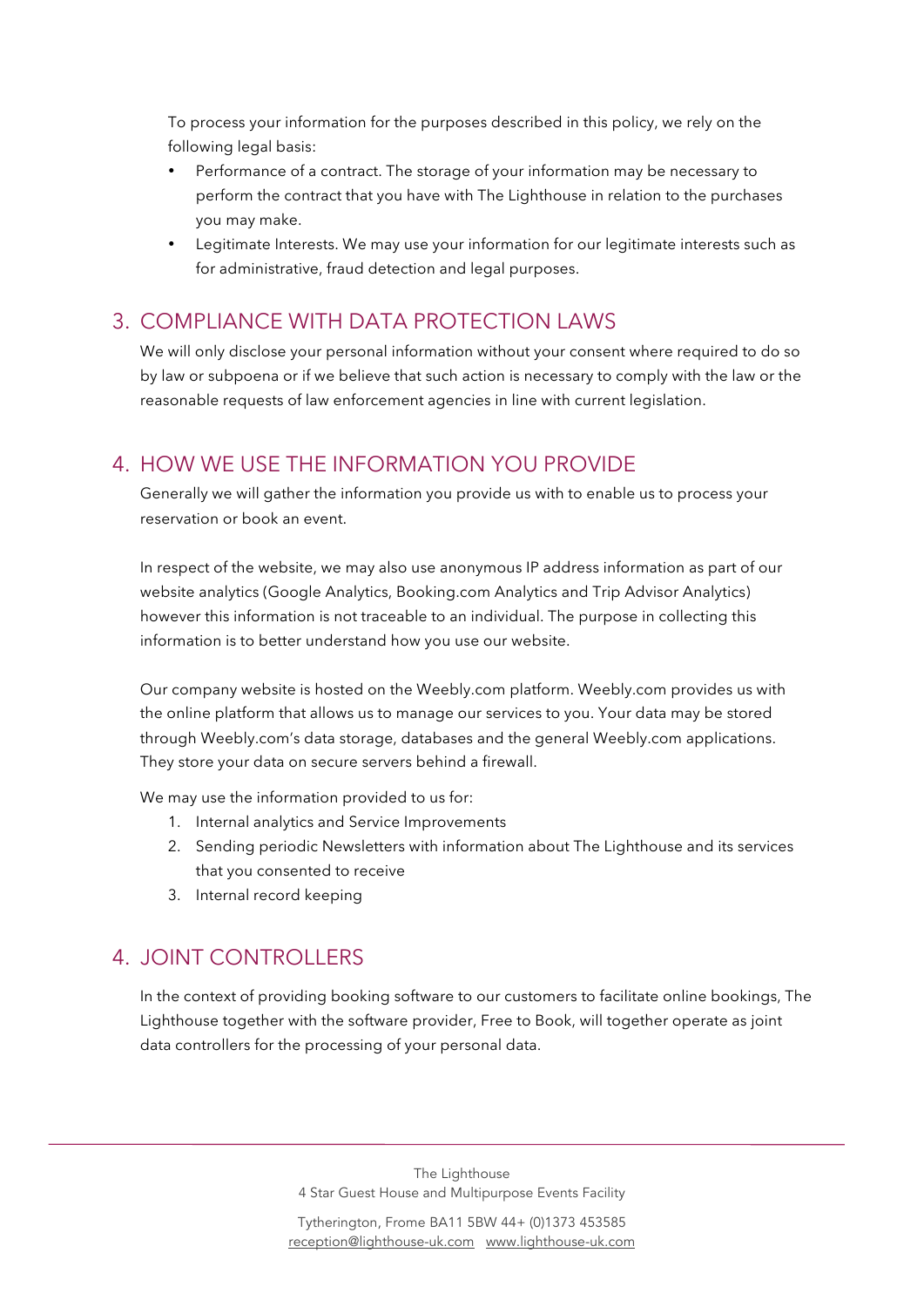# 5. DATA RETENTION

We will retain the information you provide us no longer than is necessary. If you have stayed at The Lighthouse your information will be kept for two (2) years, in accordance with The Lighthouse's legal obligations.

If you unsubscribe from our Newsletter, we will remove your details from our list immediately. You can unsubscribe from our newsletter by using the 'Un-subscribe" function at the bottom of every newsletter. You can also send a request by email to: reception@lighthouse-uk.com with the word "Unsubscribe" in the subject box.

#### 6. SECURITY

The security of your personal information is of the utmost importance to us, and we have robust procedures in place to prevent unauthorized access.

Credit and Debit Card data provided by you through our website, via third party booking agents and other channels is automatically encrypted and stored in compliance with the current Payment Card Industry Data Security Standard Level 1 compliant payment gateway providers on our web based reservations platform. It is deleted seven (7) days after the expiry date of the service purchased by you.

Correspondence that is received in the post or printed out is stored in locked drawers or a locked storage area and we encourage a clear desk policy. Any devices through which personal information storage is accessed, are password protected and effective security software enabled. Electronic devices time out automatically and all devices are password protected when left unattended.

In the unlikely event of a data breach that affects your personal information we will advise you within 72 hours.

#### 7. REVIEWS

You may be asked to send feedback after your stay to support The Lighthouse to further improve our services. Your email address will be used for this purpose. If you complete a review it may be posted on our website, Facebook page, Trip Advisor page, Twitter and/or Google Plus. However, no identifying details will ever be attached to a review posting.

> The Lighthouse 4 Star Guest House and Multipurpose Events Facility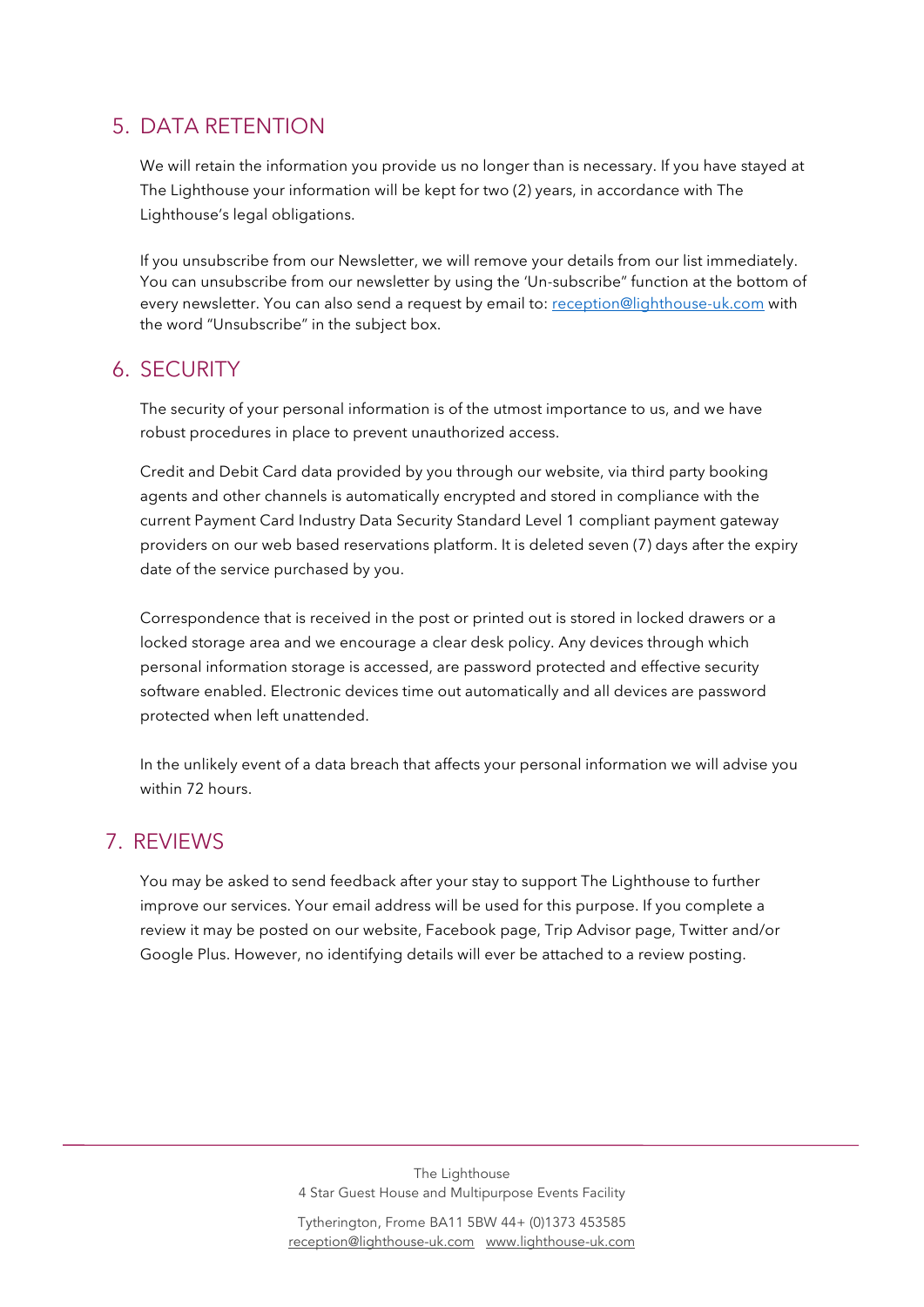## 8.LINKS TO OTHER SITES

Our website may contain links to other sites that are not operated by us. If you click on a thirdparty link, you will be directed to that third party's site. We strongly advise you to review the Privacy Policy of every site you visit.

We have no control over, and assume no responsibility for the content, privacy policies or practices of any third-party sites or services.

#### 9. CHILDREN'S INFORMATION

We do not knowingly collect personally identifiable information from children under 13 years of age. If you are a parent or guardian and you are aware that your child has provided us with personal information, please contact us. If we discover that a child under the age of 13 has provided us with personal information, we will delete such information from our servers and systems immediately.

### 10. HOW TO CONTROL YOUR PERSONAL INFORMATION

We will not sell or transfer your information to any third parties. We will regularly review the information that we hold about you, but should you feel that any information we hold about you is incorrect or incomplete please email reception@lighthouse-uk.com and we will correct it.

When completing a web form on The Lighthouse's website or when receiving a Newsletter from us, you can tick an 'opt in' box to indicate that you wish your information to be used for any marketing purposes. You can also choose to 'opt in' by emailing reception@lighthouse-uk.com

All marketing material will contain an "Opt Out" option, simply select the option to remove your information and your request will be updated.

We are committed to acting promptly and respectfully to any request you have to view, amend or delete any personal information we hold about you, and equally any request to join or withdraw from any mailing lists we manage. We will aim to meet this request within five days.

> The Lighthouse 4 Star Guest House and Multipurpose Events Facility